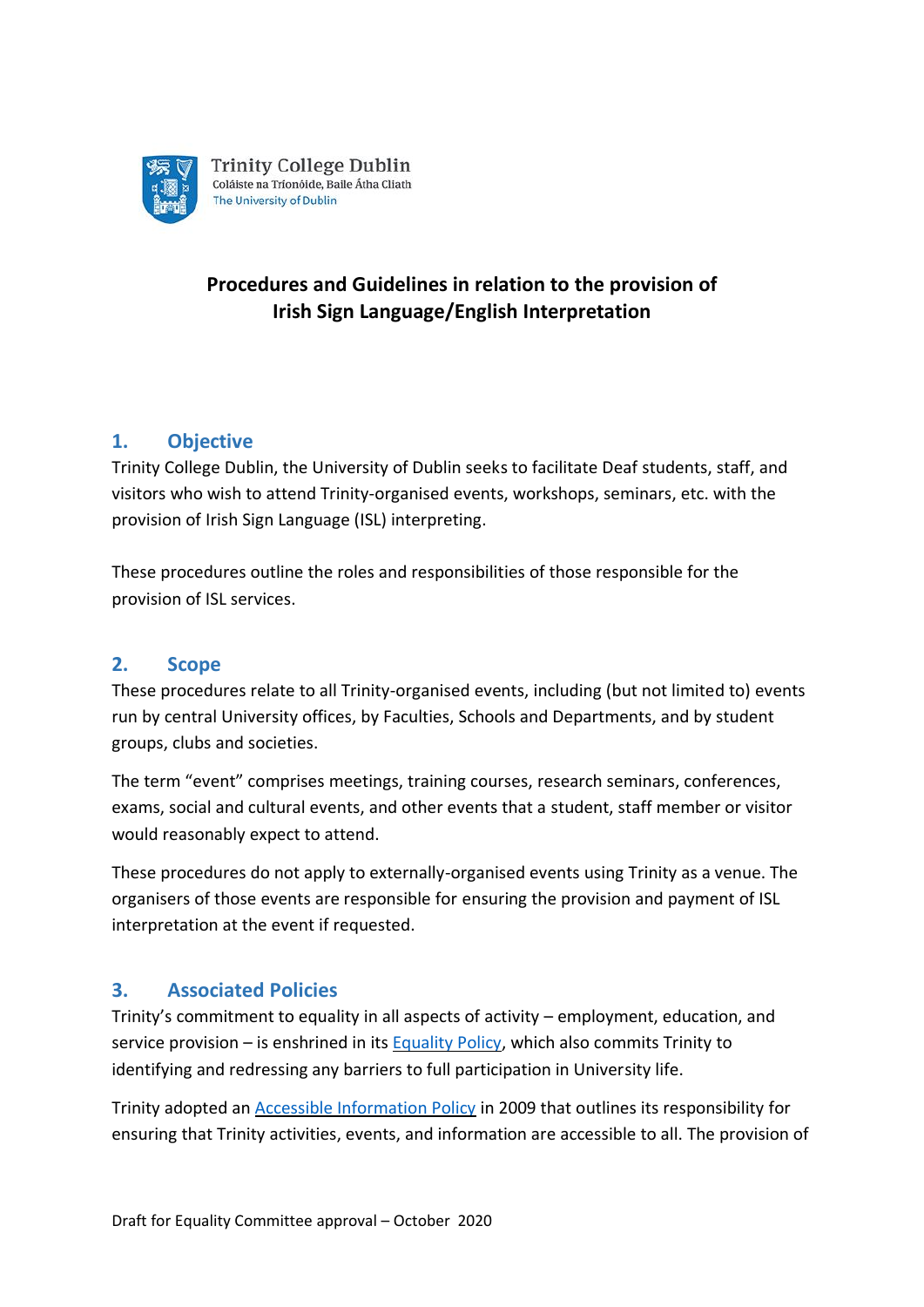ISL/English interpretation is covered under the 'Trinity [Organised Events](http://www.tcd.ie/about/policies/accessible-info-policy.php#events)' section of that policy.

Trinity also operates codes of practice in relation to reasonable accommodation such as ISL provision for [deaf students](http://www.tcd.ie/disability/current/Code-of-practice.php) and [staff.](http://www.tcd.ie/about/policies/employment_of_people_with_disabilities.php)

### **4. Organising Events**

### 4.1 Notice of ISL Requirement

In general, due to the constraints in terms of demand and supply of ISL services, a minimum of **two weeks' notice** is required to source ISL interpretation services. In this context, event organisers, as far as practicable, should advertise and publicise their events at least one month in advance, in order to facilitate any requests for ISL provision at the event. This applies to all events including meetings.

Deaf students, staff and visitors attending Trinity-organised events are requested to notify the event organiser of any ISL interpretation requirement at least two weeks in advance of the event, where possible.

#### 4.2 Publicising a Trinity Event

When publicising events it is **essential** that you ensure there is a standard accessibility contact statement on all publicity materials. This includes print ads, web pages, and information flyers. An example of this statement is:

'Please indicate if you have any access requirements, such as ISL/English interpreting, so that we can facilitate you in attending this event'

If a Deaf person is attending and/or presenting, and has indicated their attendance at your event, always check with the Deaf person to determine if an ISL interpreter is required.

### **5. Organising ISL Interpretation**

For the majority of events, ISL interpretation is provided on an 'as required' basis. Once the event organiser has been notified of the requirement, they must be proactive in ensuring the provision of ISL interpretation at the event, by contacting the ISL supplier (see 5.2 for contact details) to check if they have an interpreter available to work at the event, and if so, to get a quote from them for the ISL service required (see 5.3 for advice). The event organiser must then request a Purchase Order (PO) number from the Disability Service (see 5.1 for contact details) to secure the ISL booking. It is also important that the event organiser keeps the Deaf participant informed of relevant developments throughout.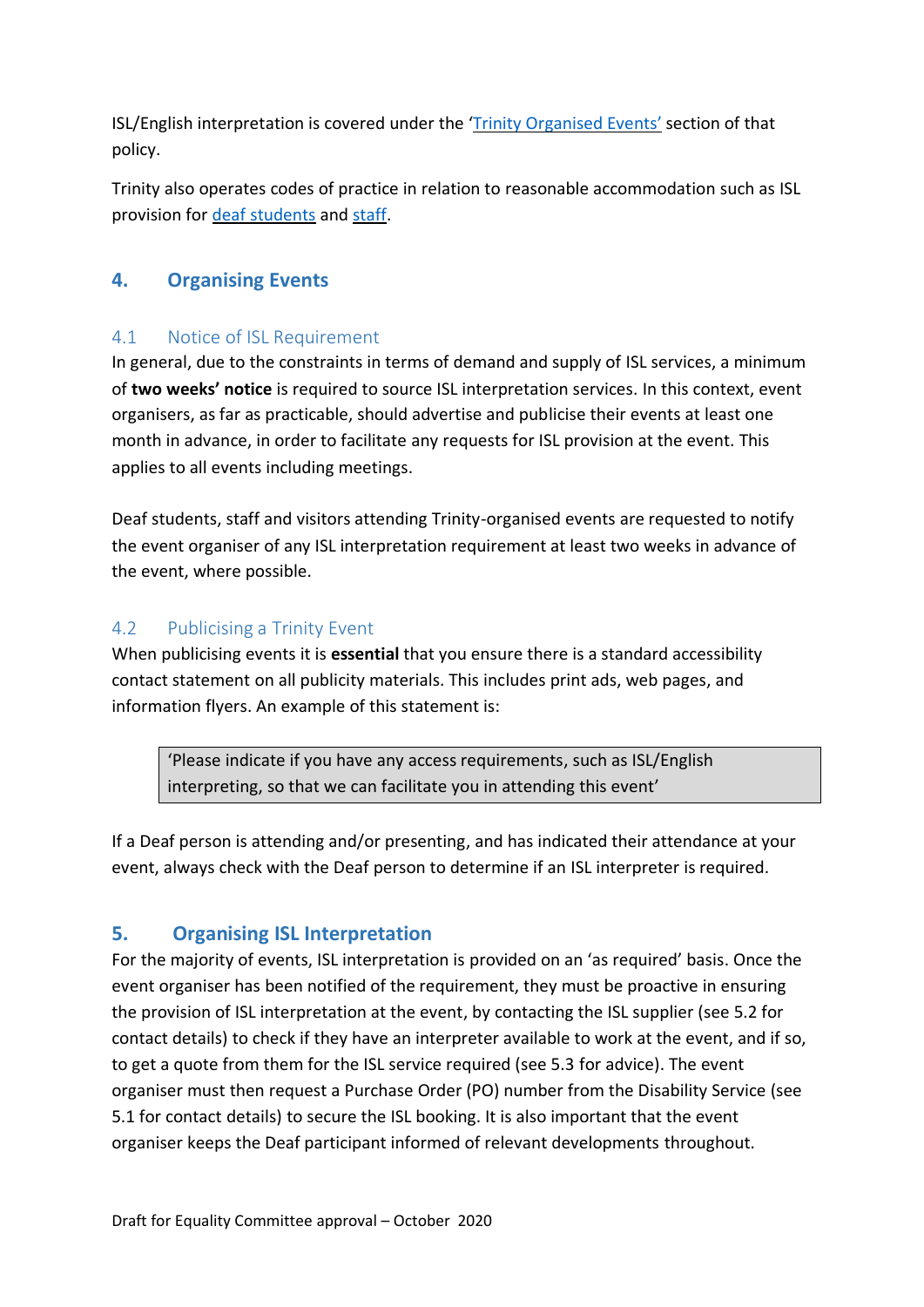This table outlines the procedures for organising ISL interpretation in different contexts:

| <b>Participant</b>                  | <b>Event</b>                                                                            | <b>Interpreter booked</b><br>by: | <b>Payment</b><br>processed by: |
|-------------------------------------|-----------------------------------------------------------------------------------------|----------------------------------|---------------------------------|
| <b>Deaf</b><br>Student <sup>1</sup> | College examinations                                                                    | <b>Disability Service</b>        | <b>Disability Service</b>       |
|                                     | School/Department<br>examinations                                                       | School/Department <sup>2</sup>   | <b>Disability Service</b>       |
|                                     | Other Trinity-organised<br>events (please contact the<br>Disability Officer to discuss) | Event Organiser                  | <b>Disability Service</b>       |
| <b>Deaf Staff</b>                   | All Trinity-organised events                                                            | <b>Event Organiser</b>           | <b>Disability Service</b>       |
| <b>Deaf Visitor</b>                 | All Trinity-organised events                                                            | Event Organiser                  | <b>Disability Service</b>       |

#### 5.1. Payment Contacts

Event organisers should complete the [Provision of Irish Sign Language Interpretation](https://forms.office.com/Pages/ResponsePage.aspx?id=jb6V1Qaz9EWAZJ5bgvvlK7UPRENAShJNqQacMObOyxVUQ0tQRDNXOU1VVklPV0tZR0dPUjBPMUxXMi4u)  [Payment Form](https://forms.office.com/Pages/ResponsePage.aspx?id=jb6V1Qaz9EWAZJ5bgvvlK7UPRENAShJNqQacMObOyxVUQ0tQRDNXOU1VVklPV0tZR0dPUjBPMUxXMi4u) to secure a Purchase Order (PO) number for their booking.

For information please contact: Kevan O'Rourke, Disability Service Administrator [\(orourkk3@tcd.ie,](mailto:orourkk3@tcd.ie) 01-896 3111 / 087-113 3185).

### 5.2 Preferred Suppliers

The following supplier must be used when booking ISL interpretation for a Trinity event:

#### **Bridge Interpreting**

Phone: +353 87 9046594 Email: [bookings@bridgeinterpreting.ie](mailto:bookings@bridgeinterpreting.ie)

Web: www.bridgeinterpreting.ie

The current rate (including VAT) at the time of publication is  $\epsilon$ 160 for a half day (the minimum callout rate), and €320 for a full day.

Bookings are normally for a half day (3 hours) or a full day (6 hours).

<sup>&</sup>lt;sup>1</sup> These provisions apply to students who have registered with the Disability Service and for whom ISL interpretation has been identified as a reasonable accommodation

<sup>&</sup>lt;sup>2</sup> Schools and Departments are informed of their students' reasonable accommodations by the Disability Service via LENS reports